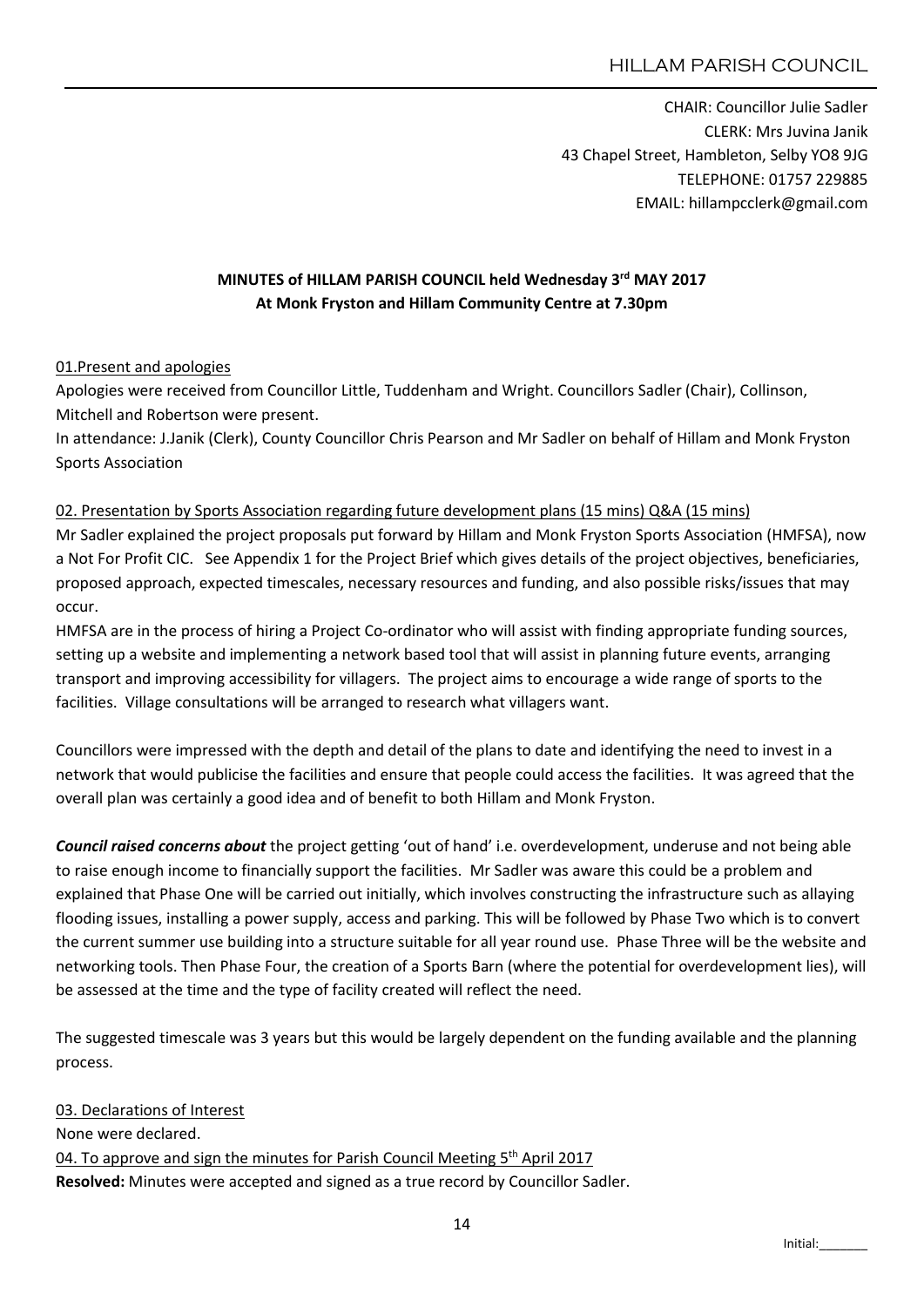## 05. Finance Matters:

a) Resolved: The financial report and reconciliation for April was provided and accepted.

|                                          | Cashbook Opening<br>Balances 31 MAR<br>2017: | Receipts    | Payments | <b>CASHBOOK</b><br>Closing<br>Balance at<br>30 APR 17 | <b>BANK</b><br><b>STATEMENT</b><br>Balance at<br>26 APR 17 |  |  |  |  |
|------------------------------------------|----------------------------------------------|-------------|----------|-------------------------------------------------------|------------------------------------------------------------|--|--|--|--|
| Reserve<br>Account                       | £5212.61                                     |             |          | £5212.61                                              | Not r'cd                                                   |  |  |  |  |
| Current<br>Account                       | £8344.04                                     | <b>NONE</b> | £678.03  | £7666.01                                              | £7666.01                                                   |  |  |  |  |
| Cash book reconciles with bank statement |                                              |             |          |                                                       |                                                            |  |  |  |  |

### b) Agree and approve May payments

Resolved: It was noted that the record of payments had excluded the Premium Tax charged on the Insurance renewal from Came & Co. The total in the 'Total Cost' column should have been £749.02 (not £680.93). This was amended by hand on the signed document which will be kept in the finance file. See below for the updated and correct record of payments to be made in May.

| Date   | <u>ខ</u><br>Cheque | Payee            | <b>Details</b>                          | <b>TOTAL COST</b> |        |
|--------|--------------------|------------------|-----------------------------------------|-------------------|--------|
| 3-Mayl |                    | 575 Juvina Janik | Clerk Salary                            | £                 | 204.03 |
|        |                    | 576 Juvina Janik | Reimburse Postages                      | £                 | 11.71  |
|        |                    | 577 Julie Sadler | Reimburse Plaque for Time Capsule       | £                 | 11.50  |
|        |                    |                  | Insurance Renewal as per 3 yr agreement |                   |        |
|        |                    | 588 Came & Co    | (7 may 2017-18)                         | £                 | 749.02 |
|        |                    |                  | <b>TOTAL MAY SPENDI</b>                 | £                 | 976.26 |
|        |                    |                  | <b>TOTAL ANNUAL SPEND</b>               | £1,654.29         |        |

c) Patricia Birch and the clerk had met to discuss the issues raised by the external auditor regarding the differences between boxes 7 & 8 on the Annual Return. The differences are all now accounted for and had arisen during the switch from an Income/Expenditure accounting basis to a Receipts and Payments basis. Notes had been made and explanations given in an email to PKF to ask how they would like the Parish Council to go about rectifying the situation; restatement of the previous year's Annual Return or use the current year's Annual Return. PKF replied saying they could not advise on that due to keeping their impartiality. Resolved: It was agreed, as suggested by Patricia on hearing PKF response, that the clerk would complete a draft Annual Return and would meet again with Patricia to apply the amendments and explanations as necessary. The Accounting Statements will be ready for the next Parish Council meeting and will need to be sent to the external auditor before the deadline.

#### 06. Time Capsule Event Update

The event was well attended and the ceremony went well. The hole had been dug by Cllr Robertson on the Sunday and the burial took place on Monday  $1<sup>st</sup>$  May at 12pm. The capsule was placed into the hole by Henry Tuddenham, aged 9.